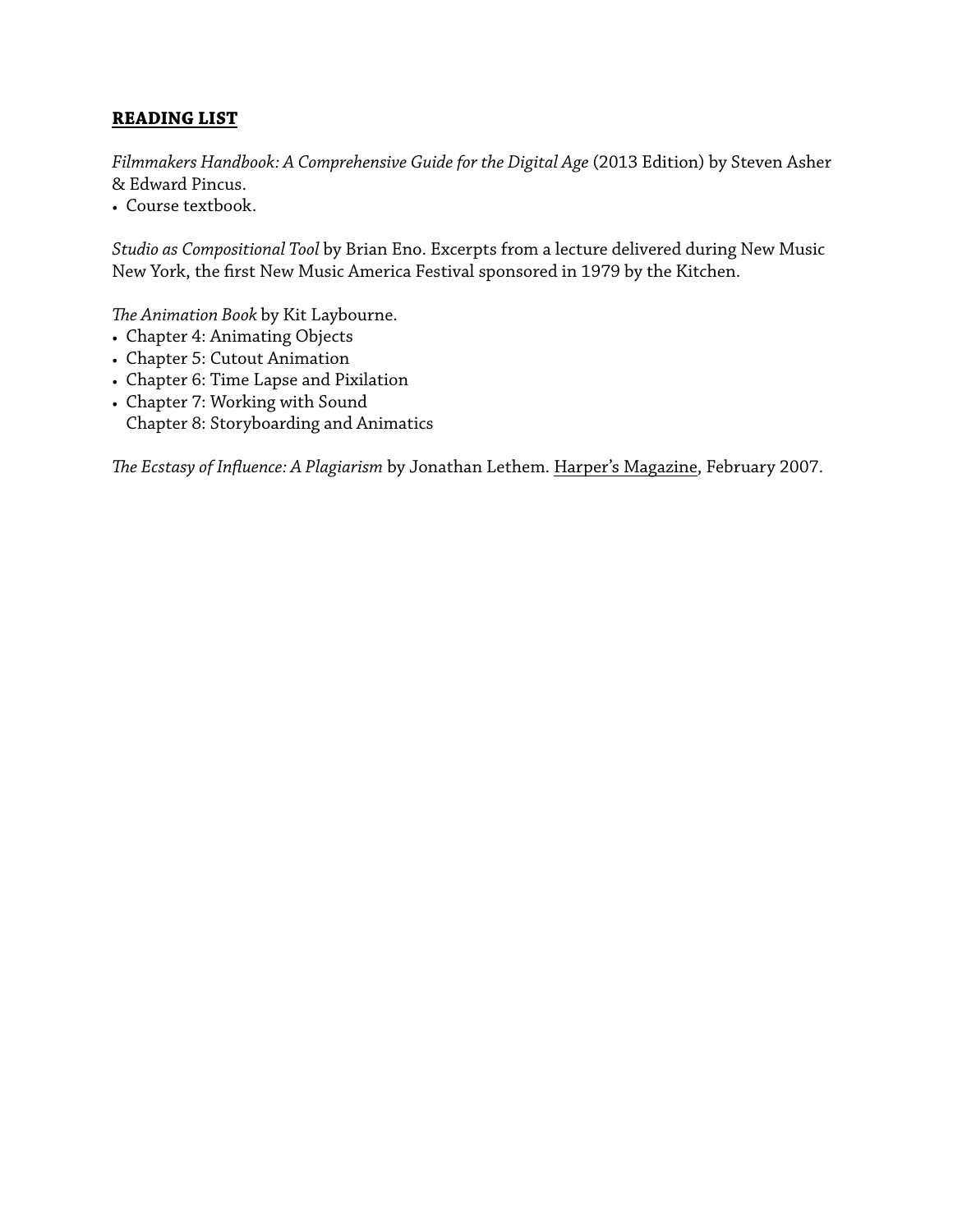# **PROJECT 1a: SOUNDTRACK TO A DREAM**

#### *Description:*

Recall a dream you've had. Maybe this is a dream you had last night, maybe a recurring dream, a daydream, a nightmare, etc. Create a short (2-3 minute) soundscape that tells the story of this dream through sound. Avoid being generically illustrative with your sounds (i.e. alarm clock, yawn, teeth brushing, footsteps…) and try to recreate the physical and emotional landscape of your dream. Utilize layering to create a dense audio space as opposed to a strictly linear arrangement of sound clips.

#### *Technical Requirements:*

- Must be composed primarily of your own self-recorded sound (using Zoom H6 recorders, boom mics, phones etc.)
- You may use a maximum of 2 found sounds
- NO MUSIC (unless you make it)
- Composed using Audacity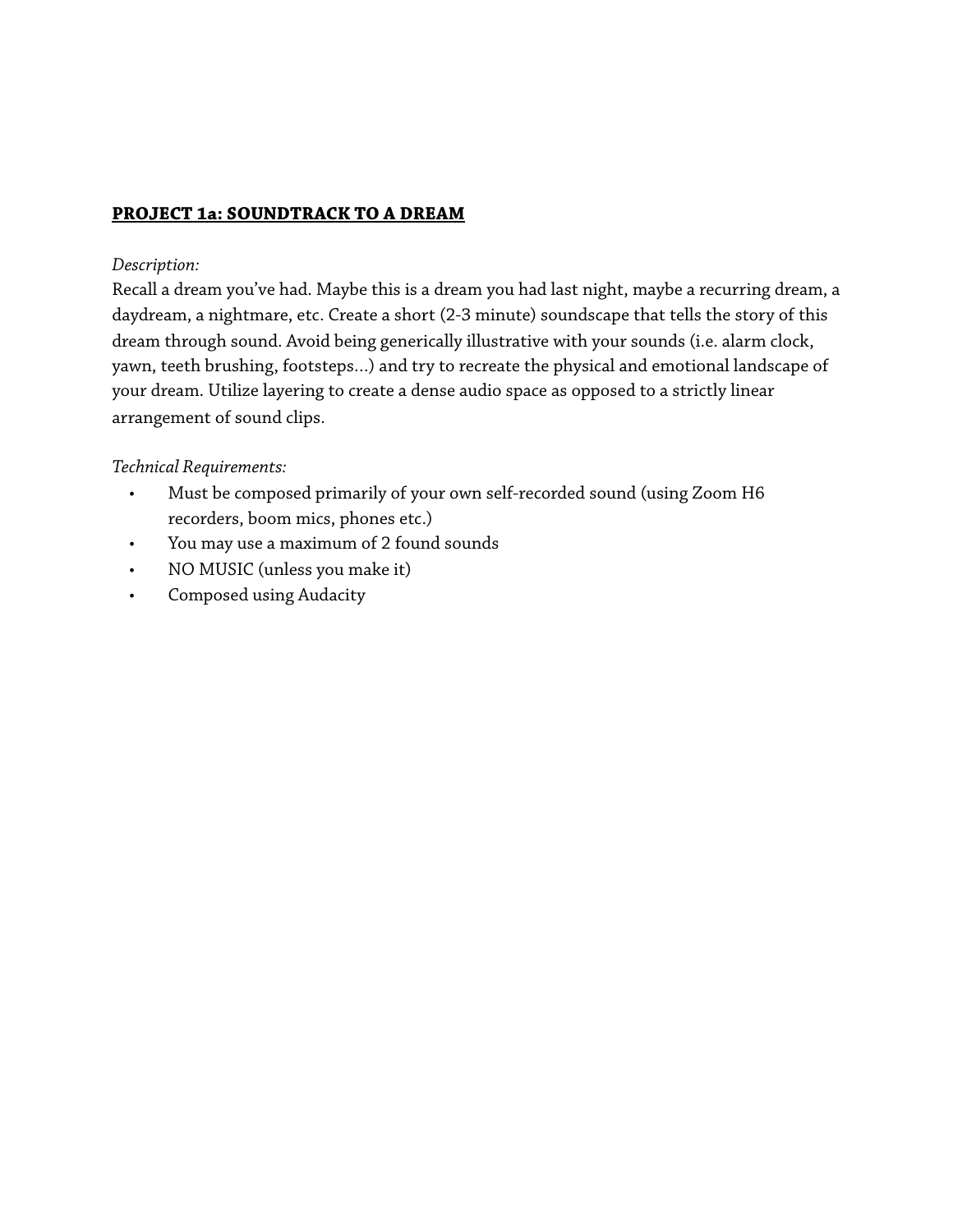# **PROJECT 1b: DREAM SEQUENCE**

#### *Description:*

Using only still images, create a visual world to accompany your given soundscape (Project 1a: Soundtrack To A Dream created by another student). Do not ask the creator of this soundscape to give you any additional information about this space. It is up to you to interpret visually. You may not edit your soundtrack in any way. Images should be created, by you, in one way or another. This can include photographs, sets or scenes staged for the camera, hand-drawn images, scanography, photoshop collages, xeroxes, etc. No purely found images pulled from Google searches, etc.

#### *Technical Requirements:*

- Timeline editing with Premiere Pro CC
- General Editing mode: ARRI Cinema Timebase: 24.00 fps
- Video Settings Frame size: 1920h 1080v (16:9)
- Frame rate: 24.00 frames/second
- Pixel Aspect Ratio: Square Pixels (1.0)
- Fields: No Fields (Progressive Scan)
- Audio Settings Sample rate: 48000 samples/second

*Inspiration:* La Jetée by Chris Marker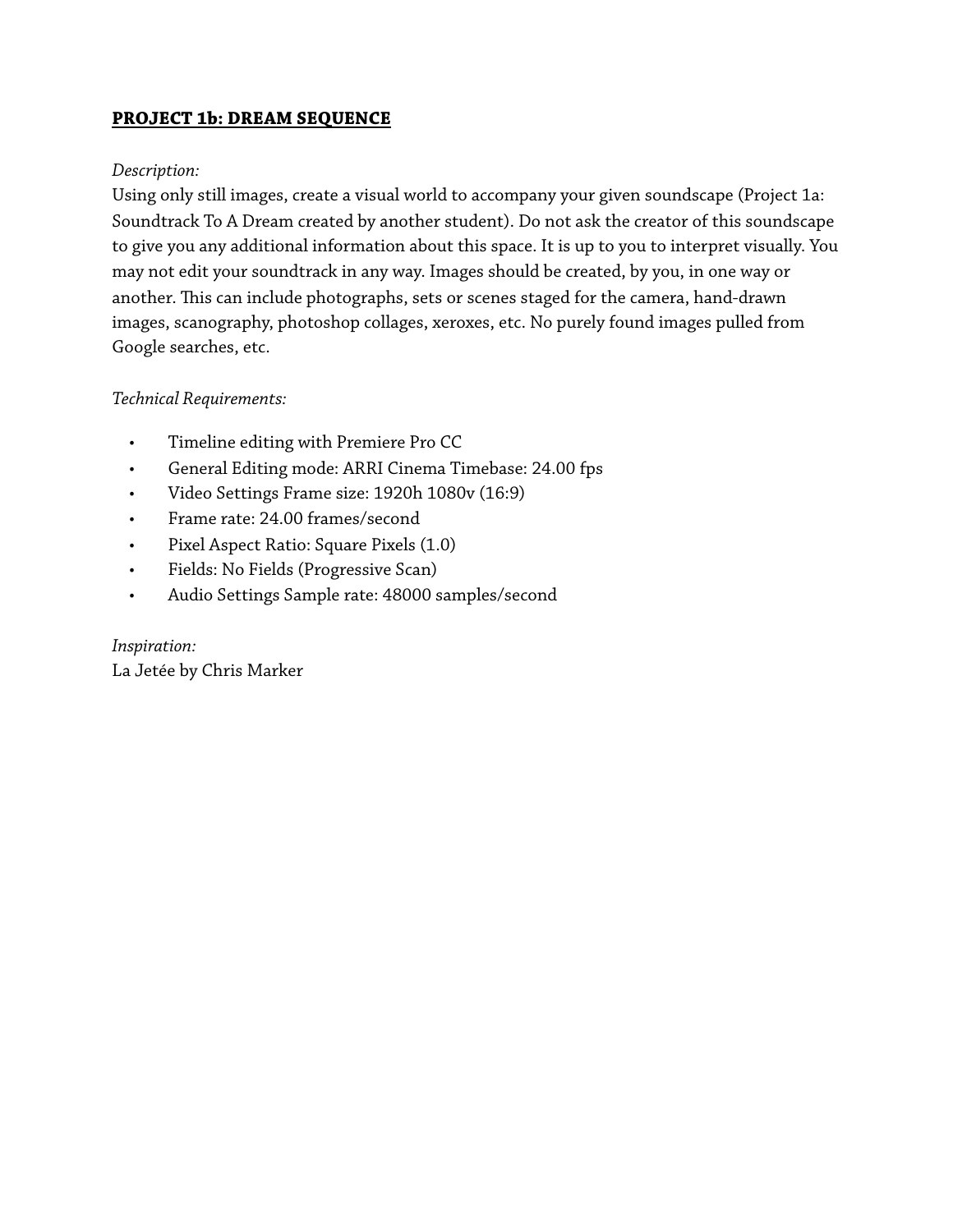# **PROJECT 2: STOP-MOTION ANIMATION**

#### *Description:*

Using stop motion animation, transform an everyday object(s) or space(s) into a character in another world. Focus on a VERY simple story. Think vignette. You must storyboard your ideas. Plan out the whole story and every 'scene' in advance. Don't forget about lighting (spot lights, clamp lights, lamps, fashlights, daylight, etc).

#### *Technical Requirements:*

- ~1:00 min in length (think 12 images per second)
- storyboard
- using digital camera (manual exposure) and Premiere Pro CC
- with sound
- Frame size: 1920h 1080v (16:9)
- Frame rate: 24.00 frames/second
- Pixel Aspect Ratio: Square Pixels (1.0)
- Fields: No Fields (Progressive Scan)
- Audio Settings Sample rate: 48000 samples/second

### *Inspiration:*

The Twisted Films of Pes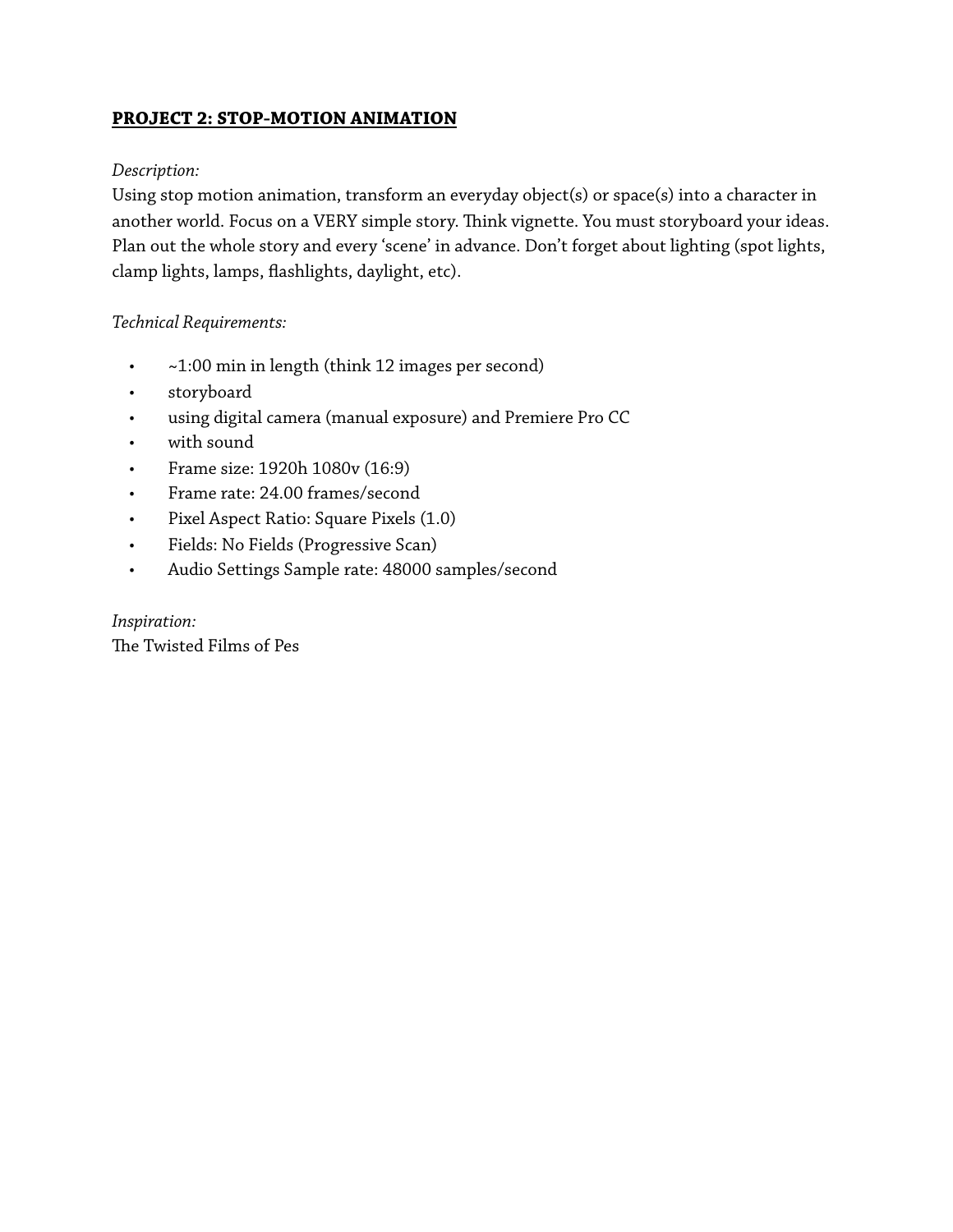# **PROJECT 3: SINGLE-SHOT VIDEO**

#### *Description:*

Choreograph and enact a scene staged entirely for the camera which will be captured on video in one single, continuous shot. This may take the form of a static shot (camera in one position) around which all activities revolve (see "Nostalgia" by Yeondoo Jung) or this may involve moving the camera through sets and scenes using a dolly, steady-cam, or handheld tracking shot (Russian Ark). No postproduction is permitted beyond capturing and exporting as a standalone quicktime movie for critique. Sound is optional, but should be used where it is important for the scene. Audio postproduction (foley sound, soundtrack, etc.) is allowed. Don't forget to consider lighting!

### *Technical Requirements:*

- $\cdot$  2:00 3:00 min in length
- Shooting with Canon Rebel T6i, GoPro, Sony A6500, iPhone, etc.
- NO cuts or post-production editing in computer
- Soundtrack optional (okay to add sound in post)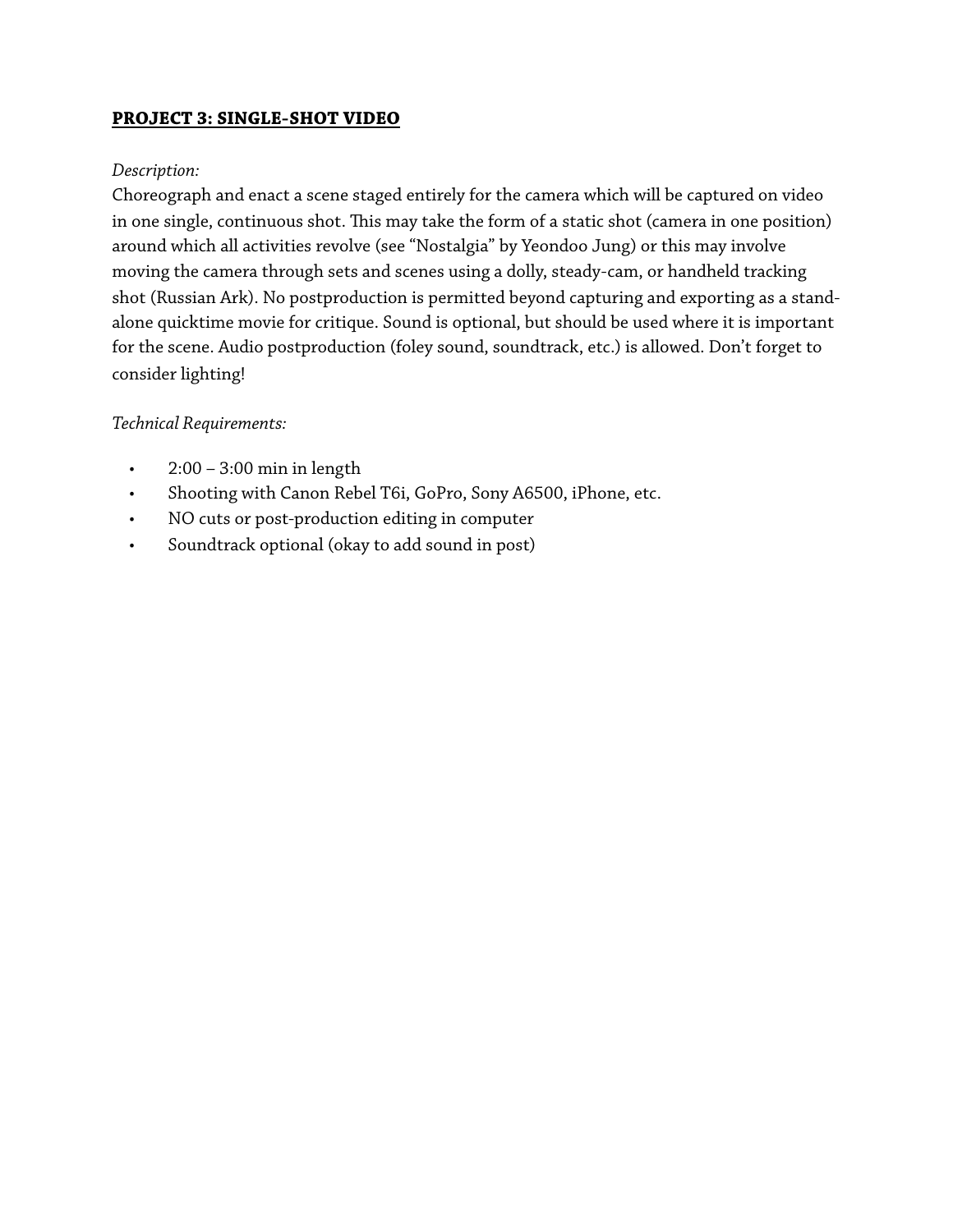### **PROJECT 4: VIDEO COLLAGE**

*Today, when we can eat Tex-Mex with chopsticks while listening to reggae and watching a YouTube rebroadcast of the Berlin Wall's fall—i.e., when damn neareverything presents itself as familiar—it's not a surprise that some of today's most ambitious art is going about trying to make the familiar strange. In so doing, in reimagining what human life might truly be like over there across the chasms of illusion, mediation, demographics, marketing, imago, and appearance, artists are paradoxically trying to restore what's taken for "real" to three whole dimensions, to reconstruct a univocally round world out of disparate streams of fat sights.*

-Jonathan Lethem from "The Ecstasy of Influence: A Plagiarism"

#### *Description:*

Using a combination of found footage (from the web, DVDs, torrents…), animation and special effects (using Premiere Pro and/or After Effects) and audio collage (found sound, recorded sound, music…) create a short, 2-3 minute video that repurposes appropriated material and recontextualizes it through manipulation, special effects, and animation. Create a whole new world using bits and pieces taken from the existing media saturated landscape of the present day.

### *Technical Requirements:*

- 2:00-3:00 min in length
- Using Premiere Pro and/or After Effects
- Using Clip Converter or KeepVid (for YouTube videos), Mac The Ripper or HandBrake (for DVDs w/ copy-protection), MPEG Streamclip (for DVDs w/out copy-protection), or downloads from Archive.org or other internet resource.
- with SOUND

*Inspiration:*  Bjørn Melhus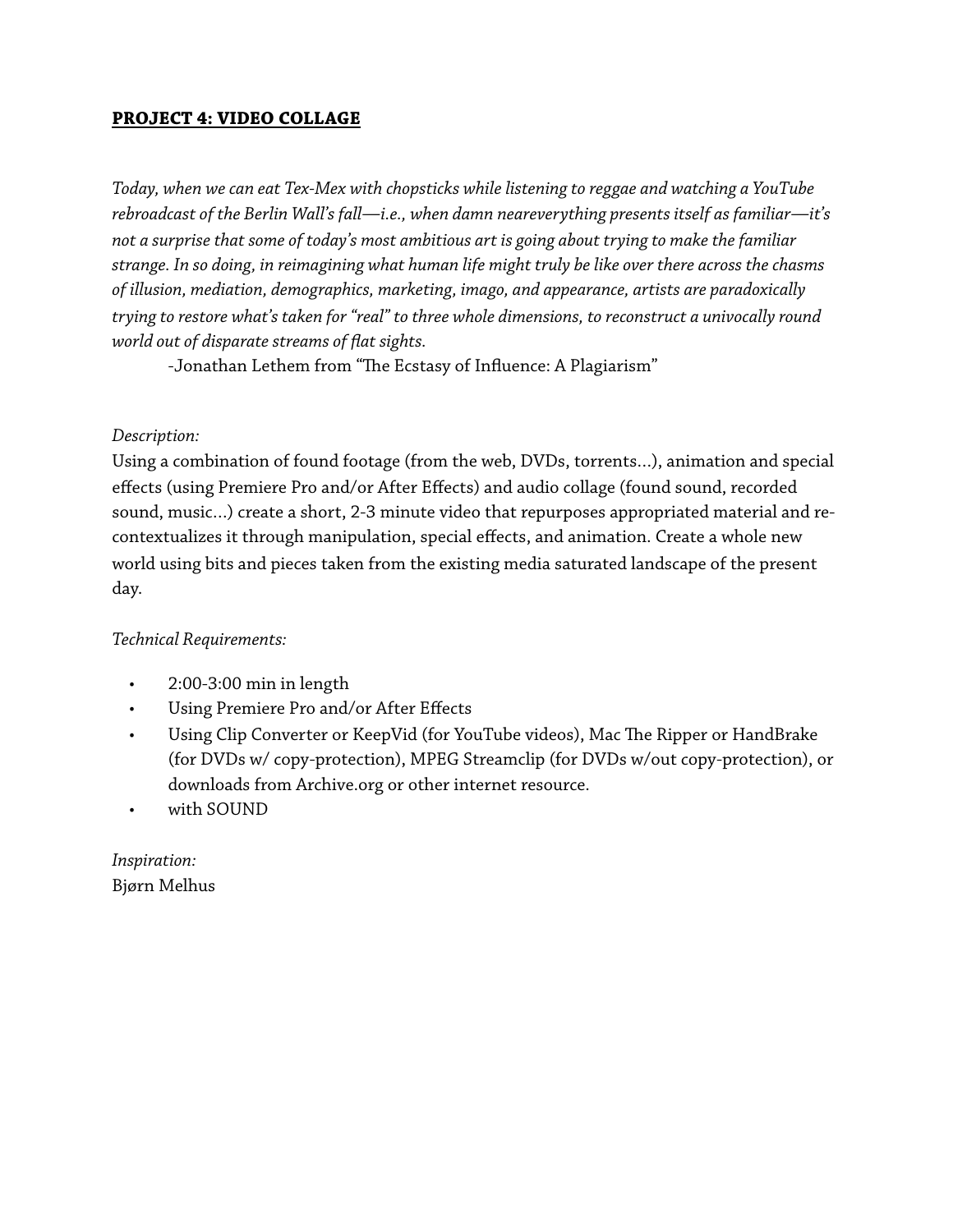# **PROJECT 5: Independent Project**

The Final Project is an independently driven project, entirely of your own design. We will meet and discuss ideas, and come up with a project production schedule on an individual basis. In addition to your fnal video projects, your fnal project has two additional requirements:

### *Inspiration Presentation*

- 10-15 minute presentation of artist/media infuences and inspirations informing your fnal project.
- Created using Powerpoint, Keynote, Google Drive Slides, etc.
- Worth 10 points of your fnal project grade (100 points total)

Prepare to show works (or excerpts) and talk about them. Who is the artist? When/where did they make it? What is the work about? Why is it inspirational to you? You will be giving me a copy of this presentation, so even if everything you are showing is a link to a video/webpage please put this within a contained presentation.

*Final Project Response Paper* 2500 words (~ 5 pages single-spaced) Worth 10 points of your fnal project grade (100 points total)

This is a reflection/research paper to accompany your final, independent projects. In it you will convince me that you have intellectually and artistically engaged with contemporary art and culture via your own research. I want to see that you have thought about what you are doing, how you are doing it and why you are doing it. Papers should be written in frst person narrative, in a way in which a person unfamiliar with your work would be able to visualize and understand it.

### *Motivation (500 words / ~ 1 page single-spaced):*

What inspired this work? Tell me the specifc story behind it. Talk about your subject matter and/or genre in your description. Remember that the motivating narrative is likely different than your content.

### *Form, Process, and Content (1000 words / ~ 2 pages single-spaced):*

What form did your fnal project take? What materials/processes/techniques did you use, and how did you make it? Why did you do it this way? Conceptually, what ideas were you exploring? What do you want your viewers to experience and remember?